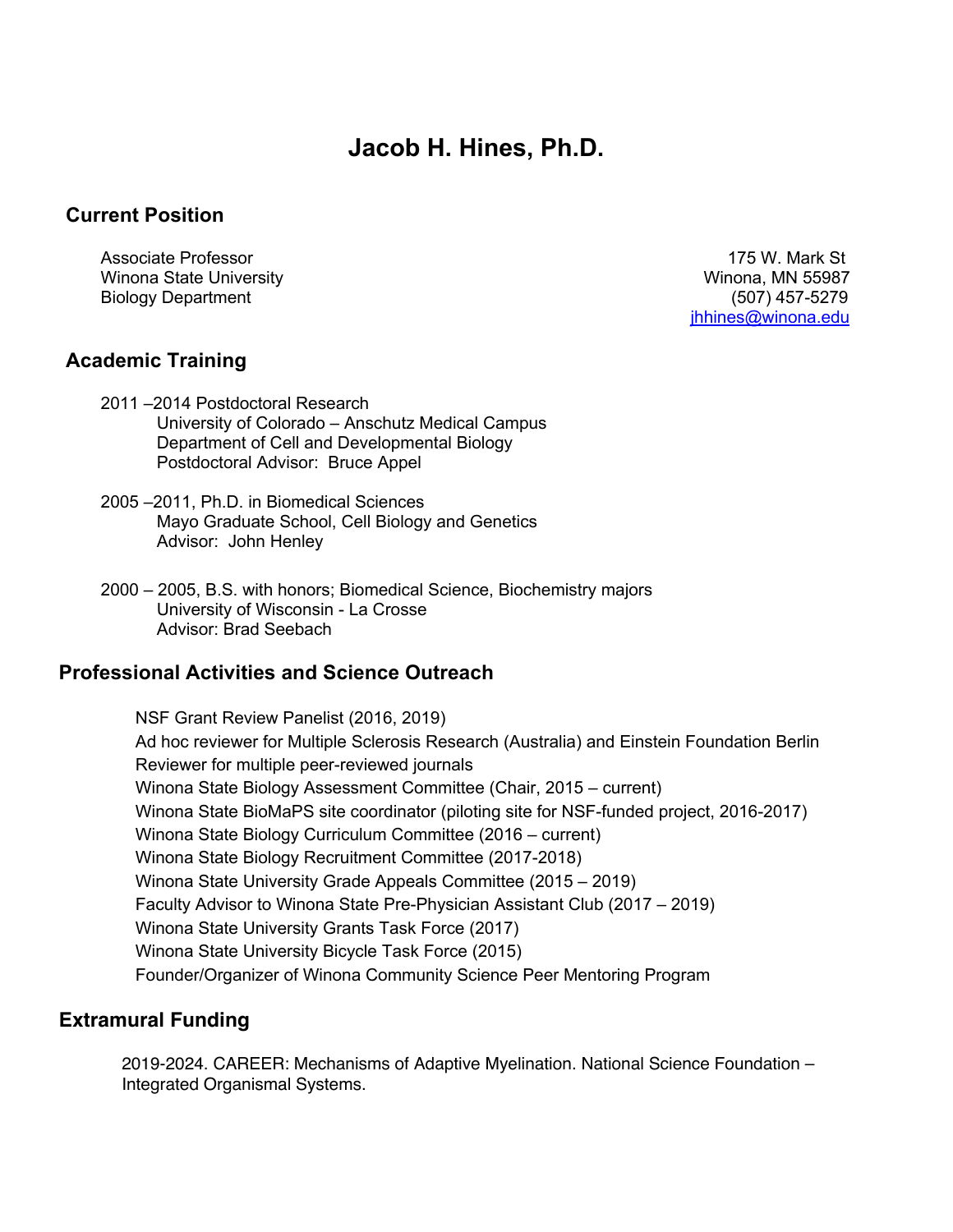2017-2019. The role of axon caliber in the selective myelination of nerve axons. National Multiple Sclerosis Society.

2014-2017. Activity-dependent regulation of oligodendrocyte gene expression and myelination. National Multiple Sclerosis Society.

2013. National Institutes of Health (NRSA) F32 Postdoctoral Fellowship (NS083216-01).

2011-2013. National Institutes of Health (NIMH) T32 MH015442. Postdoctoral Training Grant Fellowship, Developmental Psychobiology, University of Colorado School of Medicine.

# **Teaching Experience**

#### **Assistant** (2014-2019) **and Associate** (2019-current) **Professor, Winona State University**

Biol 309 Developmental Biology (2014-current)

Biol 310 Genetics (2014-2016)

Biol 307 Cell Biology Laboratory (2014-current)

Biol 308 Cell Biology (2015-current)

Biol 427 Experimental Embryology (2016)

Biol 495 Evolutionary Development (2018)

#### **Affiliate Faculty, Metropolitan State University of Denver, Department of Biology**

Bio 3600 General Genetics (2013, 2014)

#### **Guest Lecturer or Lab Instructor**

NS 495 Senior Seminar on Neuroglia (2013, Regis College; Denver, CO; undergraduate), BIO 4820 Developmental Biology Laboratory (2012, Metropolitan State University of Denver; undergraduate), BIO 4820 Developmental Biology Lecture (2012, Metropolitan State University of Denver' undergraduate), IDPT 7813 Building a Cell: Cell Structure and Function (2011 and 2012, University of Colorado School of Medicine; graduate-level course), NRSC 7615 Developmental Neuroscience (2011, 2012, 2013, University of Colorado School of Medicine; graduate-level course),BIO 465 Neurophysiology (2010, University of Wisconsin-La Crosse; undergraduate), BMB 5400 Developmental Biology (2009, 2010, Mayo Graduate School).

# **Advanced Training**

2016 NSF Vision and Change PULSE Midwest and Great Plains Regional Network Conference/Workshop; St. Louis, MO.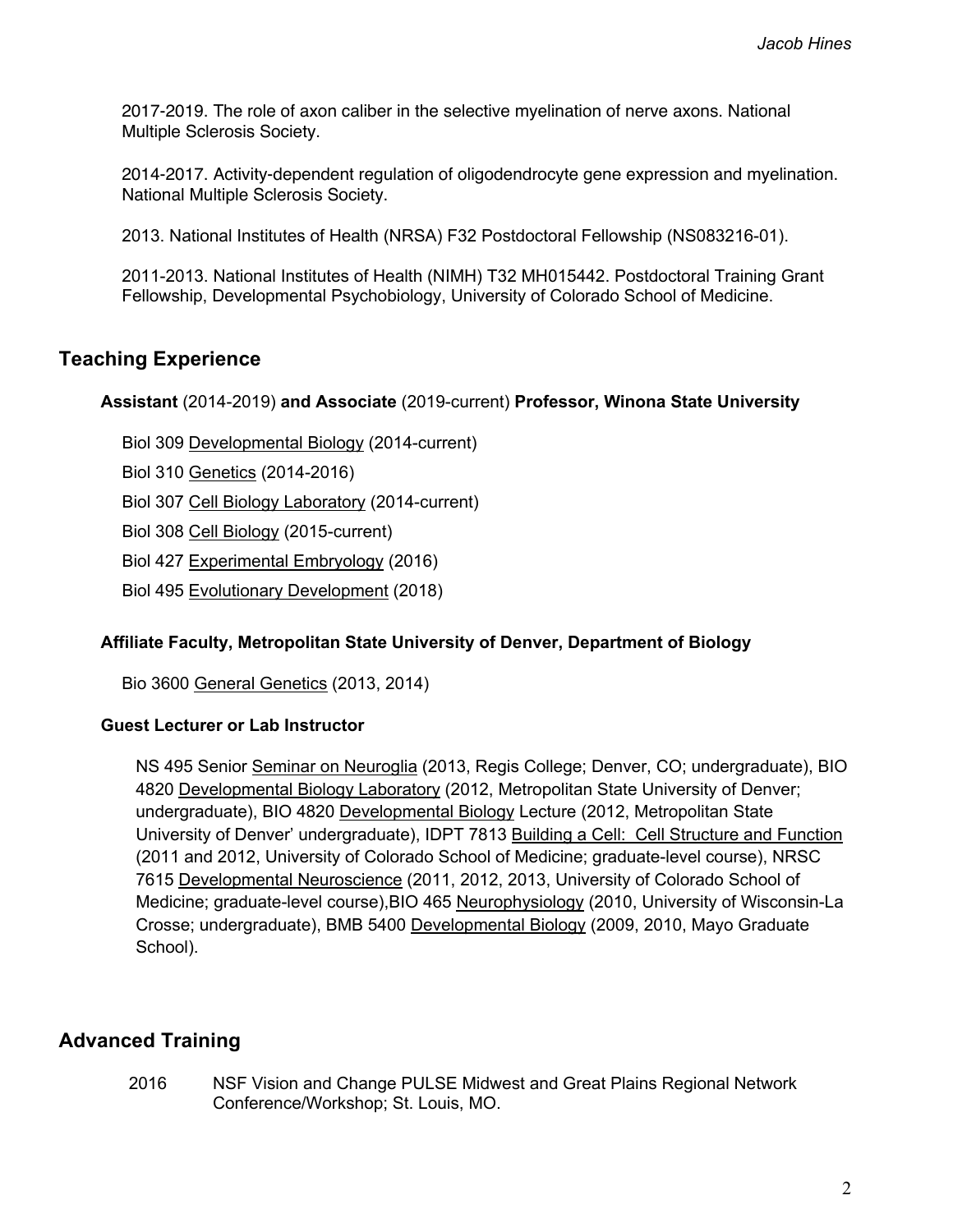- 2014 Developmental Biology Teaching Workshop, Walpole, ME.
- 2011 Woods Hole Embryology Course. Marine Biological Laboratory, Woods Hole, MA.
- 2010 Developmental Neurobiology Course. Okinawa Institute for Science and Technology, Onna Village, Okinawa, Japan.

# **Professional Societies**

Society for Developmental Biology (SDB) Society for Neuroscience (SFN) American Society for Cell Biology (ASCB) Faculty for Undergraduate Neuroscience (FUN) Society for the Advancement of Biology Education Research (SABER)

# **Selected Presentations**

### **Invited Academic Seminars**

Luther College Colloquium Series, Decorah, IA. Investigating mechanisms of neuron-glia interactions, myelination, and myelin evolution using zebrafish embryos. 11/21/2019.

Mayo Clinic, Molecular Pharmacology and Experimental Therapeutics, Rochester, MN. Mechanisms of myelin sheath targeting. 10/11/2019.

- The Hormel Institute / University of Minnesota, Austin, MN. The CNS myelin landscape: mechanisms of axon recognition and initial myelin sheath formation. 8/30/2018.
- Sanford Research Center (Sanford Health), Sioux Falls, SD. The paradox of differential myelination: mechanisms of axon selection. 5/2/2018.
- Minnesota State Mankato, Mankato, MN. Neuron-glia interactions and myelination in transgenic zebrafish larvae. 4/7/2017.
- Carleton College, Northfield, MN. Neuron-glia interactions and myelination in transgenic zebrafish larvae. 2/22/2016.

#### **Society Meeting Presentations and Posters** \**indicates undergraduate student*

2019 Society for Neuroscience Meeting, Chicago, IL. October 19-23, 2019

**\***Gronseth JR, **\***Mallon TA, **\***Martell MR, **\***Duxbury BB, **\***Treichel AJ, **\***Menges ES, Helson HN, **Hines JH**. Regulation of oligodendrocyte exploratory behavior and sampling of axons by neural activity

2018 American Society for Cell Biology – European Molecular Biology Organization Joint Meeting, San Diego, CA. December 8-12, 2018.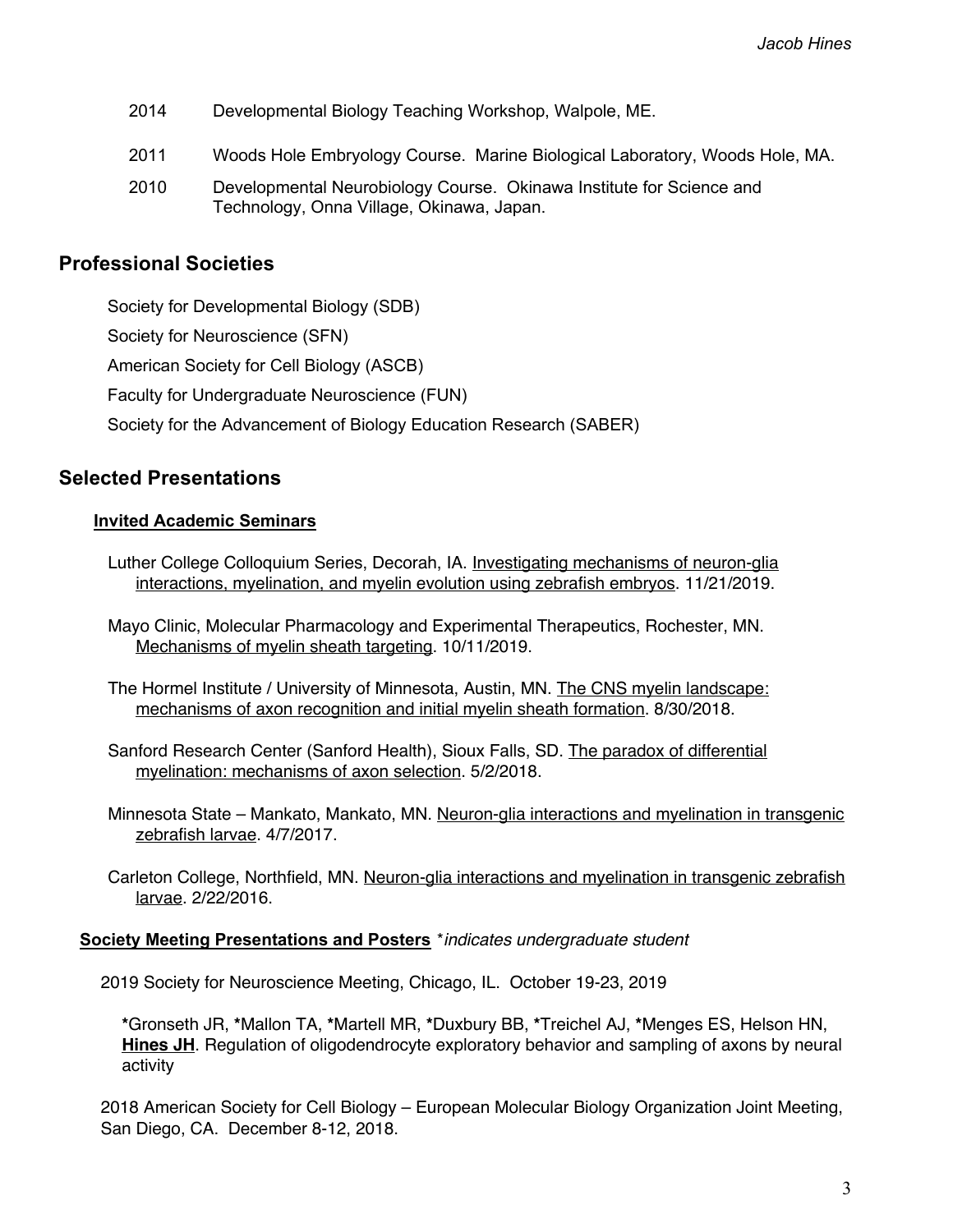**\***Menges E, **\***Henke J, **\***Mallon T, **\***Gronseth J, **Hines J**. MAG regulates pre-myelinating oligodendrocyte-axon interactions and promotes axon subtype-selective myelination

2017 Society for Developmental Biology Meeting, Minneapolis, MN. July 13-17, 2017.

**\***E. Dankert, **\***H. Nelson, **\***S. Lang, **\***M. Martell, **\***A.J. Treichel, **J. Hines**. Axon determination of subtype specific myelin ensheathment and pruning

**\***A.J. Treichel and **J.H. Hines**. Primary OPC-Neuron Co-Culture Development in Zebrafish

2015 Society for Neuroscience Meeting, Chicago, IL. October 17-21, 2015.

**\***A.J. Treichel, **\***M.M. Martell, **\***A.J. Kaiser, **\***A.G. Trudel, **\***B.B. Duxbury, and **J.H. Hines**. Dynamic and Local Remodeling of Axon Caliber During Initial Myelin Ensheathment

- 2014 Society for the Advancement of Biology Education Research. Minneapolis, MN. Poster session. **J. Hines** and A. Ravanelli. "Development of an inquiry-based genome editing project for an undergraduate genetics classroom.
- 2013 Southwest Regional Meeting of the Society of Developmental Biology. Salt Lake City, UT. Poster session. **J. Hines**, B. Appel. "Electrical activity modulates myelin gene expression but is not required for the initiation of axon wrapping."
- 2011 American Society of Neurochemistry Meeting. St. Louis, MO**.** Oral Symposium**.** "Neuronal Membrane Remodeling in Neurite Extension, Neuroprotection, and CNS Repair (S04)." Title: "Dynamic membrane remodeling during the extension of nerve growth cones."
- 2009 Society for Neuroscience. Chicago, IL. Oral Nanosymposium in "Axon Guidance: Molecular Mechanisms" session. Title: "Polarized trafficking of beta-1 integrin mediates growth cone repulsion by myelin-associated glycoprotein."

# **Publications**

- Nelson HN, Treichel AJ, Eggum EN, Martell MR, Kaiser AJ, Trudel AG, Gronseth JR, Maas ST, Bergen S, **Hines JH**. 2019. Individual neuronal subtypes control initial myelin sheath growth and stabilization. In revision; bioRxiv pre-print available at https://doi.org/10.1101/809996
- Yergert KM, **Hines JH**, Appel B. 2019. Neuronal activity enhances mRNA localization to myelin sheaths during development. In review; bioRxiv pre-print available at https://doi.org/10.1101/654616
- Ravanelli AM, Kearns CA, Powers RK, Wang Y, **Hines JH**, Donaldson MJ, Appel B. Sequential specification of oligodendrocyte lineage cells by distinct levels of Hedgehog and Notch signaling. 2018. Dev Biol 444(2):93-106.
- Treichel, AJ and **Hines JH.** 2018. Development of an embryonic zebrafish oligodendrocyte-neuron mixed co-culture system. Zebrafish 15(6): 586-596. https://doi.org/10.1089/zeb.2018.1625.